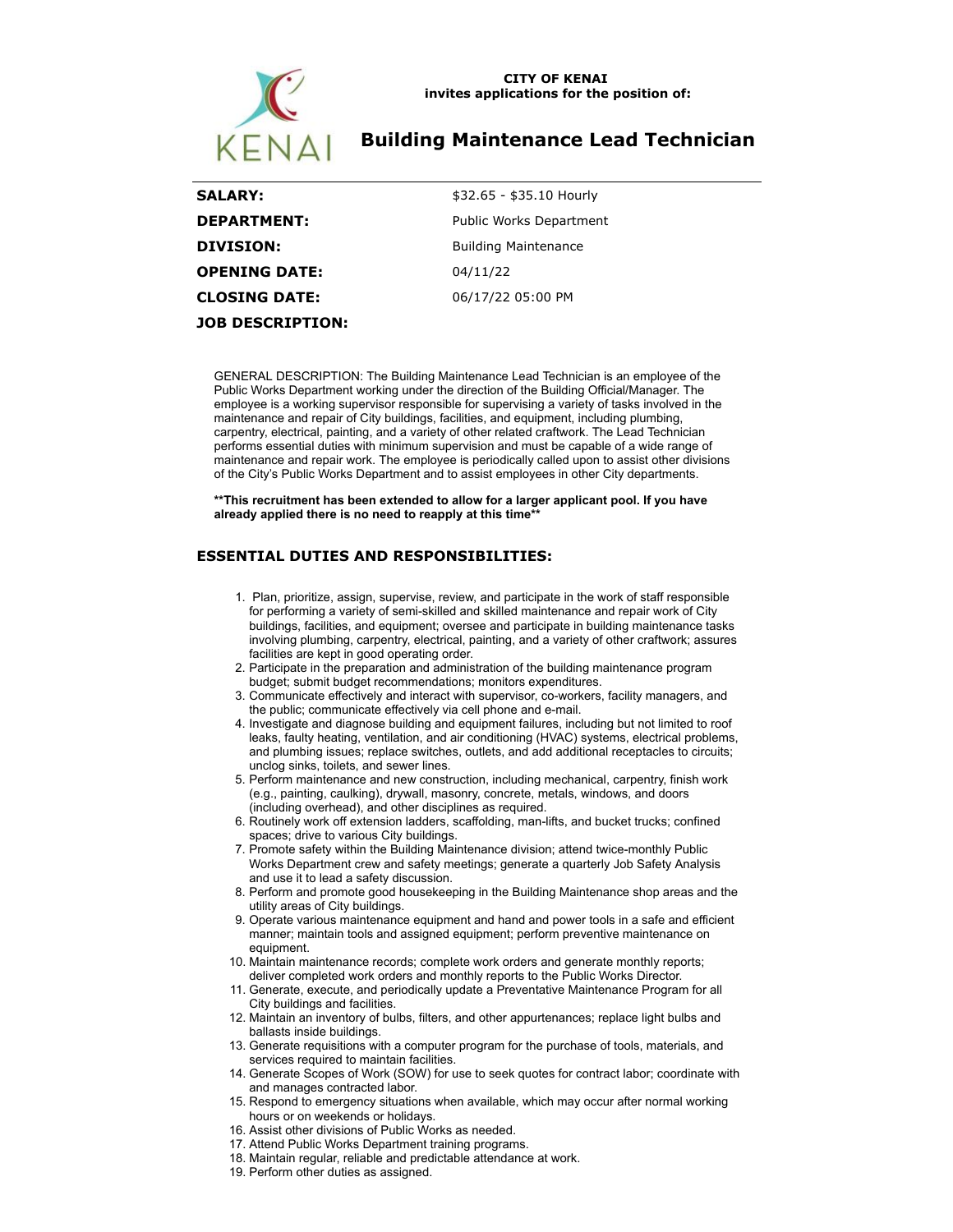### **MINIMUM QUALIFICATIONS:**

- 1. Be at least eighteen (18) years of age.
- 2. Have a high school diploma or equivalent.
- 3. Possess a minimum of four (4) years of varied related construction and/or maintenance work experience.
- 4. Possess or obtain a valid Alaska driver's license within thirty (30) days of employment and prior to operating a City vehicle. Applicants will be required to submit a Division of Motor Vehicles record upon request.
- 5. The applicant (or employee after hire) must pass a background investigation, including but not limited to a criminal background check as may be required.
- 6. The employee must be available to work overtime on occasion, including weekend days and evenings, City holidays and shift extensions.
- 7. The applicant must possess any combination of training and experience that provide the applicant with the knowledge, skill, and ability to perform the essential job functions.

**WORKING ENVIRONMENT** The employee must be able to do strenuous work in all kinds of weather (e.g., high temp., low temp., winds, snow, ice, fog, direct sunlight) and on surfaces at, above, or below floor level. Duties are performed both indoors and outdoors in a varied working environment, during day and sometimes at night or in the dark, and often in inclement weather and in extreme temperatures. Inside work is usually in buildings, adequately heated, lighted, and ventilated. Noise from hammers, saws, and other tools is frequent. There is dust and sometimes dirt when repairing structures and operating tools. The employee may be exposed to dust and other irritants and toxic/poisonous substances. The employee is required to drive a vehicle and perform some work inside a vehicle, including operating radios. Personal protective equipment is provided and must be used in accordance with best practices, federal and state laws, and City/Department policies and operating procedures.

**PHYSICAL DEMANDS** While performing the duties of this job, the Building Maintenance Lead Technician is frequently required to use hands and fingers dexterously (e.g., operate hand and power tools, telephones, radios, and some general office equipment); is regularly required to work both inside and outside in all types of weather; is regularly required to sit, stand, walk, stoop, crouch, lift, bend, and reach with hands and arms; is required to climb ladders; and is required to work in confined spaces. While performing the duties of this job, the employee is required to exert in excess of 100 pounds of force occasionally and/or in excess of 50 pounds of force frequently. The employee is frequently required to drive to various City buildings.

The employee must be able to climb in and out of spaces, climb tall ladders on to rooftops and/or other high structures, and must be able to perform strenuous work in inclement weather. The employee will regularly be required to stand, walk, reach with hands and arms, lift, and carry, and may occasionally be required to sit.

Specific vision abilities required include close, distance and peripheral vision, the ability to adjust focus, and the ability to judge distances and spatial relationships. The employee must be able to hear and to talk and to communicate verbally in-person as well as on a telephone, radio, and via e-mail.

**MISCELLANEOUS INFORMATION** The City of Kenai is an equal opportunity employer. Employment is based on qualifications free of personal and political considerations, with equal opportunity for all with no discrimination on the basis of race, color, religion, sex, national origin, age, disability, marital status, changes in marital status, pregnancy, parenthood, genetic information or any other basis prohibited by law.

### **DESIRABLE QUALIFICATIONS:**

- 1. Experience with HVAC systems, Building Automation Systems (BAS), fire and security systems, plumbing, electrical, or lock-smithing.
- 2. Experience developing and executing a Preventative Maintenance Program.
- 3. Supervisory experience is preferred.

APPLICATIONS MAY BE FILED ONLINE AT: [http://www.kenai.city](http://www.kenai.city/)

Position #00175 BUILDING MAINTENANCE LEAD TECHNICIAN CC

210 Fidalgo Ave Kenai, AK 99611 (907) 283-8223

[ccunningham@kenai.city](mailto:ccunningham@kenai.city)

### **Building Maintenance Lead Technician Supplemental Questionnaire**

\* 1. Are you at least eighteen (18) years of age?